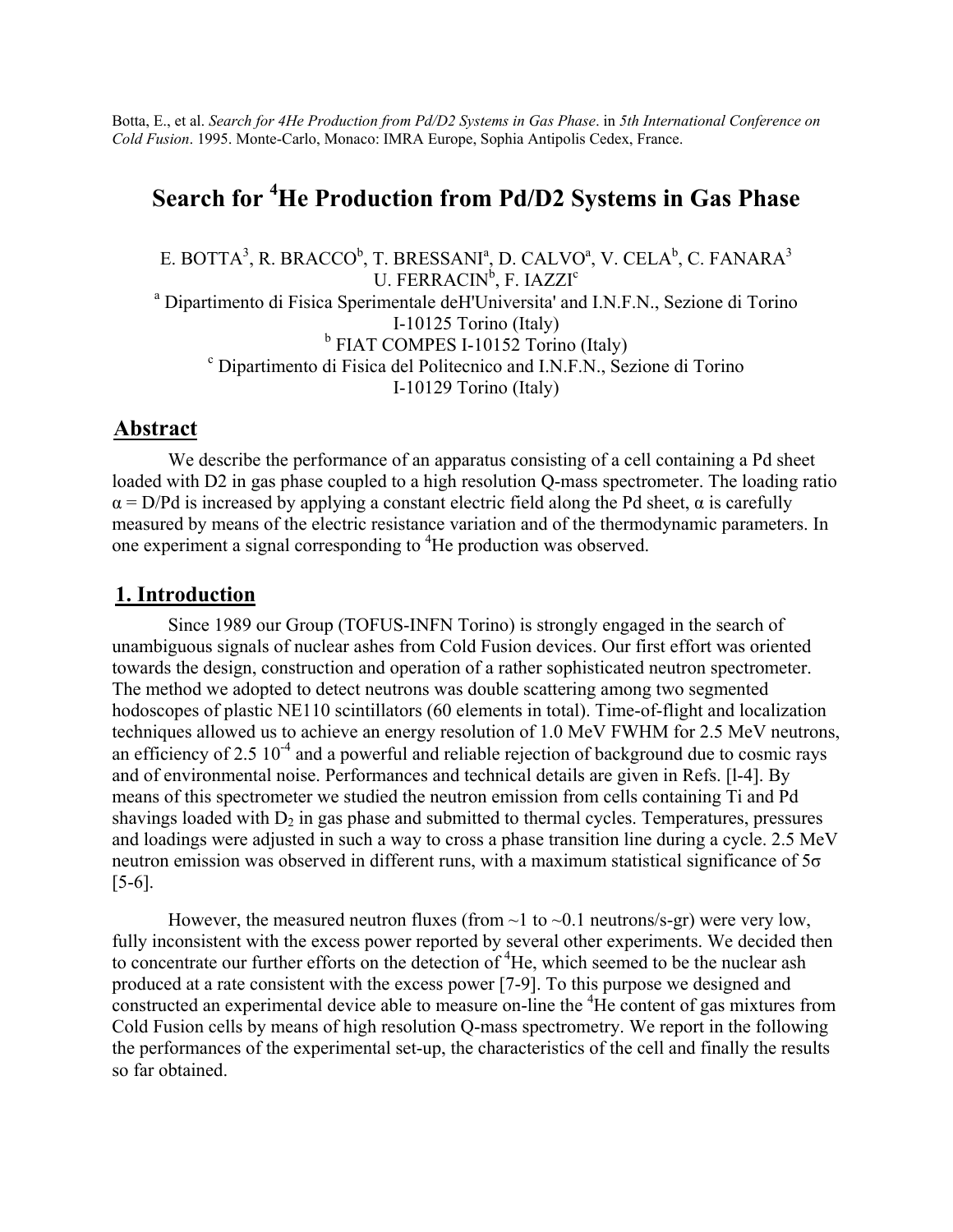# **2. Experimental set-up**

Fig. l shows a sketch of the apparatus. The purpose of the design was to perform all the operations (filling of the cell, use of calibrated volumes,  $H_2$  and D; reduction by means of Ti getter to enhance the <sup>4</sup>He percentage, gas spilling from the cell to the spectrometer,..) with one circuit. All the components were of Stainless Steel. In such a way we reduced at minimum the possibility of contamination of <sup>4</sup>He from atmosphere, which seemed to be a critical point in other experiments [7,9]. Since we had to operate with different parts of the circuit at once, pressures and temperatures were monitored by several gauges (K-type thermocouples  $(\pm 1^{\circ}C)$ , Pt thermoresistances ( $\pm 0.5\%$  in the range 0 -100 °C) and cold cathode pressure transducers ( $\pm 5\%$ )).



Fig. l Scheme of the experimental set-up (p=pressure gauges, T=temperature gauges, TMP=turbomolecular pump, S=leak valve, Q=spectrometer)

The volumes of the different parts of the circuit were carefully measured by means of gas expansions from a 300 cc calibration volume. Error on each volume is less than ±2%. Vacuum in the circuit was maintained by means of a turbomolecular pump (TMP), and was typically  $10^{-6}$ mbar.

The Q-mass spectrometer is an ULVAC HI-RESOM 2SM, able to analyze masses of gases both in high resolution and low resolution modes. In the first mode the mass resolution at  $\dot{M}/e=4$  is  $M/\Delta M = 200$  (10% P.H.). Fig. 2 shows the peaks corresponding to <sup>4</sup>He<sup>+</sup> and D<sub>2</sub><sup>+</sup>, obtained with a calibration mixture. When used to analyze the gas composition from a Cold Fusion cell, the  $D_2$  (or  $H_2$ ) percentage, which is overwhelming, must be drastically reduced before immission into the spectrometer. To this purpose we used a getter pump, filled with 24 g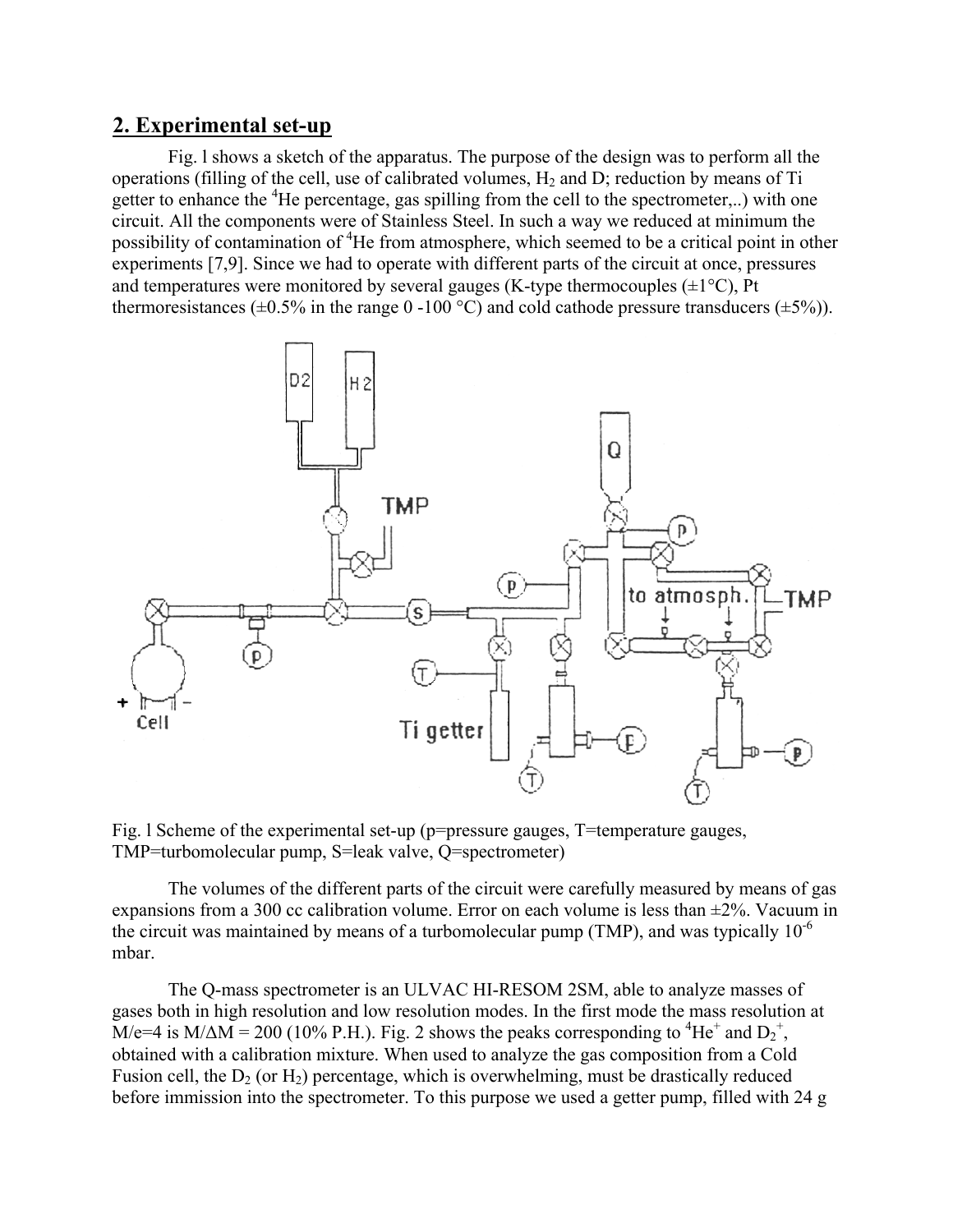of Ti sponge, well activated under vacuum and at  $\sim 600$  °C before use. We measured in several runs the efficiency of such a device and we found that after about 30 minutes all the content of  $D_2$  (or  $H_2$ ) was absorbed, within the precision limit due to the residual pressure.



Fig. 2 - Peaks due to <sup>4</sup>He<sup>+</sup> and  $D_2$ <sup>+</sup> obtained with a calibration mixture.

# **3. The Cold Fusion cell**

The cell was machined in Al. We used Pd sheets, supplied by Goodfellow (PD000262, 99.95% purity), of dimensions  $(8.1.5*10^{-3})$  cm<sup>3</sup>. At NTP, the maximum loading ratio  $\alpha = D/Pd$ that can be reached is 0.67. Among the methods suggested to increase locally  $\alpha$  beyond the thermodynamical limit, electromigration seems to be quite effective. It has been in fact known since long time [10] that protons embedded in a Pd lattice migrate and accumulate near the cathode when a weak electric field is applied through the metal. To this purpose we clamped the Pd sheet among two massive Cu electrodes and an intense electric current (up to 200 A) could circulate in the sheet. To ensure a better electric contact and also in order to have a well defined surface barrier, both ends of the Pd sheet were gold plated (6 - 15 µm thickness) for a length of 1.5 cm. The effective surface of Pd exposed to the  $D_2$  atmosphere was then 10 cm<sup>2</sup>. From the value of the specific resistance of Pd at  $\alpha = 0$  it is easily seen that with a current of 50 A circulating in the sheet the potential drop between the electrodes is 1.25 V, corresponding to an electric field of 0.25 V/cm. Higher fields could be more effective, but the temperature increase due to Joule heating of the sheet is prohibitive for maintaining a high value of a. Thermal dissipation was ensured by clamping in contact the free lateral surfaces of the Pd sheet with the lateral surface of the cell, cooled by a thermostatized  $(\pm 0.5^{\circ}C)$  water flow on one side, by a massive Al heat dissipator on the other side. Aluminum surfaces were anodized  $\sim 20 \text{ µm}$ thickness) in order to ensure a good electric insulation. The temperature at the center of the Pd sheet was continuously monitored by a K-type thermocouple  $(\pm 1^{\circ}C)$ . The temperature of the gas in the cell was continuously monitored by a Pt thermoresistance  $(\pm 0.5\%$  in 0+100 °C range) and its pressure was measured by an absolute pressure gauge  $(\pm 0.1\%$  F.S.).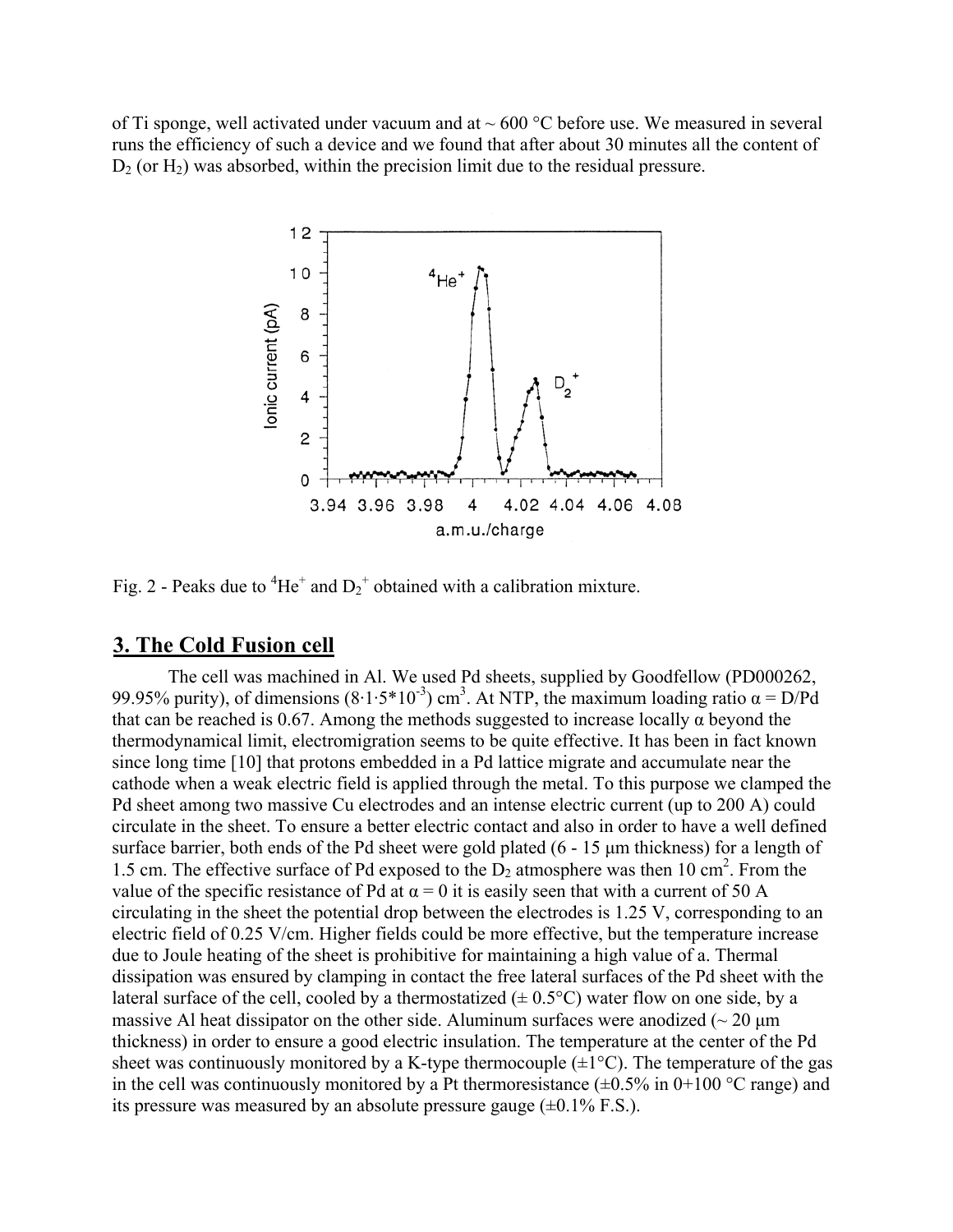Fig. 3 shows the increase ∆Τ of the Pd sheet temperature with respect to the temperature of the water for different values of the circulating current. It can be seen that at 120 A  $\Delta T$  is  $\sim$ 100 $^{\circ}$ C, and the Pd was rapidly desorbing D<sub>2</sub>. Following a long experimental study, we decided to use currents not exceeding 70 A. The measurement of  $\alpha$  is of paramount importance in Cold Fusion experiments. It can be measured by means of thermodynamical parameters of the gas (p, Τ, V), or by the variation of the resistance of the Pd sheet. The ratio R(α)/R(0) at constant Τ is a bell-shaped function of  $\alpha$ , well parametrized by the fifth order polynomial:  $(1 + 3\alpha - 15.13\alpha^2 +$  $44.16\alpha^3 - 49.12\alpha^4 + 17.58\alpha^5$  [11].



Fig. 3 - Increase of the temperature of the Pd sample as a function of the circulating current.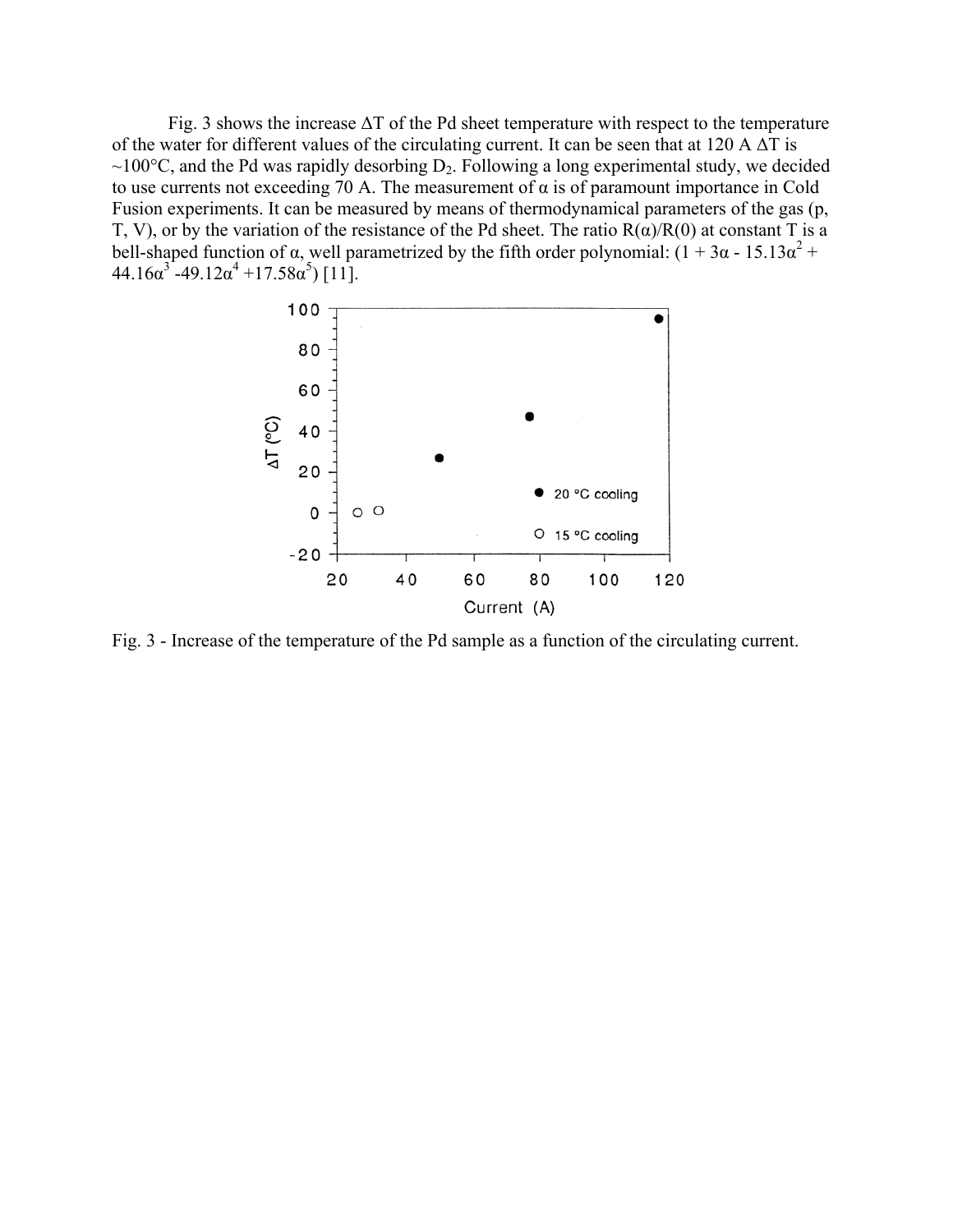

Fig. 4 - Correlation between the measured values of  $R(\alpha)/R(0)$  and the calculated ones (see text).

We used both methods to determine  $\alpha$  in our experiment. Fig. 4 shows the correlation between the measured values of  $R(\alpha)/R(0)$  and those evaluated by means of the polynomial, in which the values of  $\alpha$  were taken from the thermodynamical measurements. Within the errors, a satisfactory agreement is observed.

However we notice that both measurements provide  $\alpha$  integrated over the full volume of the sheet, including the gold plated ends. At present we do not have direct measurements able to ascertain local enhancements of α. To this purpose a simple model taking into account the absorption, the diffusion and the mobility under application of the electric field of the deuterons into the Pd lattice was developed [12]. The prediction of the model was that  $\alpha$  integrated was very slowly increasing with time whereas locally α could reach values exceeding 1, at the cathode, after about one week.

An indirect proof of this behaviour was that two Pd sheets broke just near the cathode, at high currents, and two others showed a local darkening, due to the carbonization on a small Vetronite insulator in contact with the cathode, after long runs at low current. For these four cases we had evidence for a local increase of temperature near the cathode.

### **4. Experimental results**

Table 1 summarizes the conditions corresponding to the different runs, employing five different Pd sheets. The first three sheets were used mostly to study the effect of the different parameters, in particular the electric field, on a. We reached the following conclusions:

- 1) electromigration seems to be effective both in getting a faster loading of  $D_2$  into Pd below  $\alpha = 0.67$  and in exceeding the above value;
- 2) the effect is more evident with the increase of the pressure;
- $3$ ) the temperature of the Pd sample must not exceed  $70^{\circ}$ C;
- 4) surface treatment helps the loading of  $D_2$ .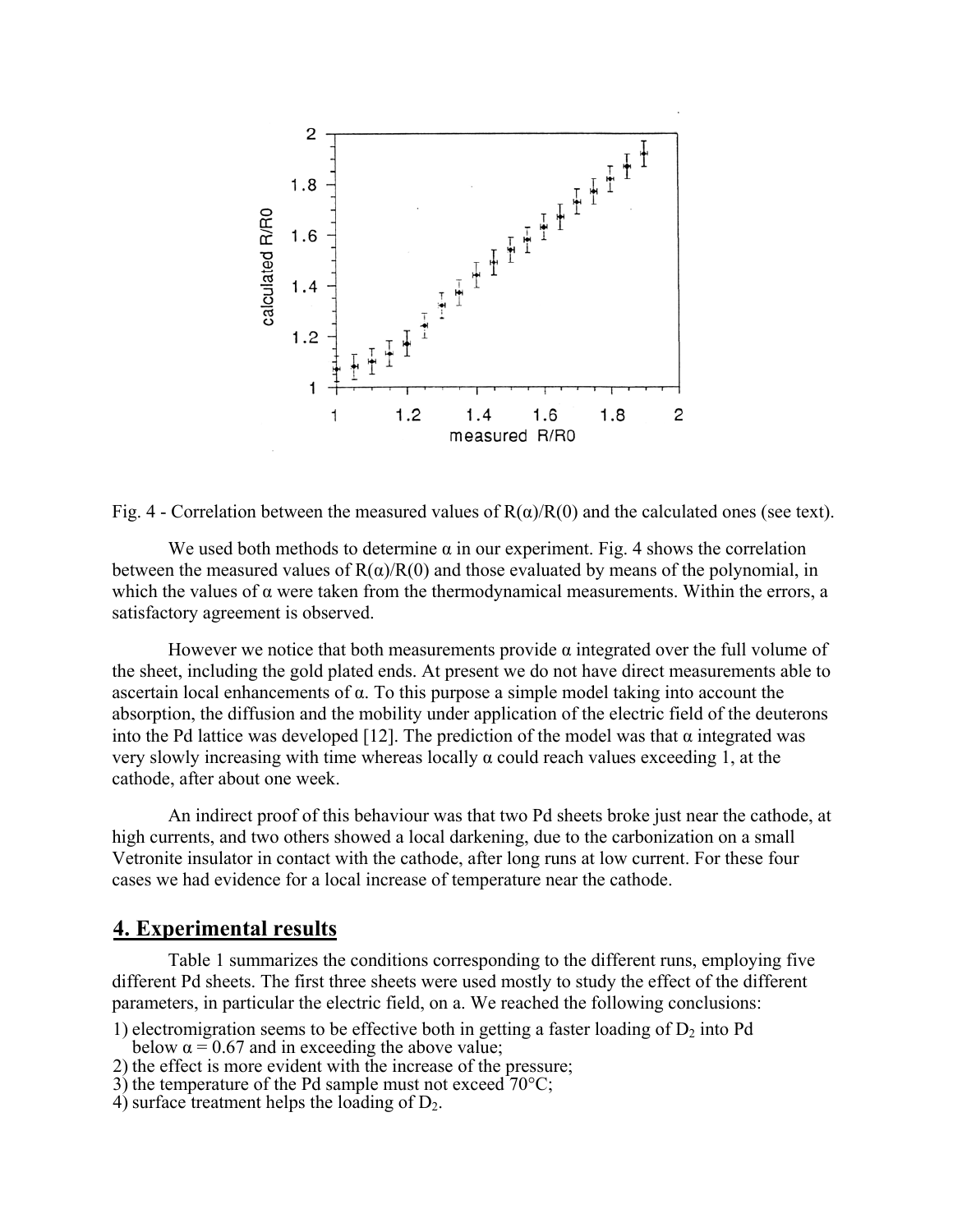| Pd<br>Sheet $cm3$<br>N. | Vol. Lxlxδ                 | Surface<br>Treatm.    | Gold<br>Thick.  | Run<br>Time<br>(hour) | P Imm.<br>(bar) | Max<br>$\alpha$ | Analysis of<br>Gas | $^{4}$ He<br>Excess |
|-------------------------|----------------------------|-----------------------|-----------------|-----------------------|-----------------|-----------------|--------------------|---------------------|
| $\mathbf{1}$            | 7.99x0.99<br>$x47*10^{-4}$ | N                     | Y<br>$15 \mu m$ | 74.5                  | 1.117           | 0.48            | $\mathbf N$        |                     |
| 2                       | 7.99x0.99<br>$x47*10^{-4}$ | N                     | Y<br>$15 \mu m$ | 91.5                  | 1.566           | 0.67            | N                  |                     |
| $\overline{3}$          | 8.0x1.0<br>$x52*10^{-4}$   | N                     | Y<br>$6 \mu m$  | 1159                  | 1.63            | 0.74            | N                  |                     |
| $\overline{4}$          | 8.0x1.0<br>$x52*10^{-4}$   | N                     | Y<br>$6 \mu m$  | 504                   | 1.696           | 0.67            | Y                  | N                   |
| 5                       | 7.98x0.96<br>$x50*10^{-4}$ | Y<br>HNO <sub>3</sub> | N               | 699                   | 1.564           | 0.69            | Y                  | Y                   |

Table I. Summary of the runs.

Fig. 5 shows the results of two runs. In the first one (a) the application of the current seems very effective in the last part of the run, after a short period during which we performed some rapid variations of the electric field (not shown in Fig. 6a). However,  $\alpha$  integrated did not reach the thermodynamical limit of 0.67. In the second one (b) the electric field was applied after a long time, during which the sample of Pd was loaded up to  $\alpha = 0.67$ . At this time, the application of an electric field of 0.25 V/cm produced a constant increase of α, up to a final value of 0.75, corresponding to a  $\Delta \alpha / \Delta t$  of  $(6.9+0.2)^* 10^{-4}$  hour<sup>-1</sup>. At a certain time (during a week-end) the acquisition system went down, and we do not have the record. After restart, and switch off of the electric field,  $\alpha$  kept constant at 0.75 for more than two days.

For the last two samples, we performed an analysis also of the <sup>4</sup>He content in the gas of the cell after  $a \sim 500$  hour run. The second sample showed at the end a signal corresponding probably to the production of <sup>4</sup>He. Fig. 6 shows the spectrometer scan around  $M/e=4$ , before and after the immission of the gas from the cell. It can be seen that the peak corresponding to  ${}^{4}$ He is increased by 25 - 30%, whereas the residual pressure is lower by  $\sim 15$ %. We remind that in mass spectrometers the net number of ions present is proportional to the ratio peak/(residual pressure). We may exclude contamination from the atmosphere. Scans in the low resolution mode, performed before and after the immission, showed that all the peaks corresponding to higher values of M/e were at same level or lower. Apart the obvious case of  $D_2^+$ , <sup>4</sup>He<sup>+</sup> was the only one showing an increase. However the circumstances of having a significant background even before the immission is somehow disturbing.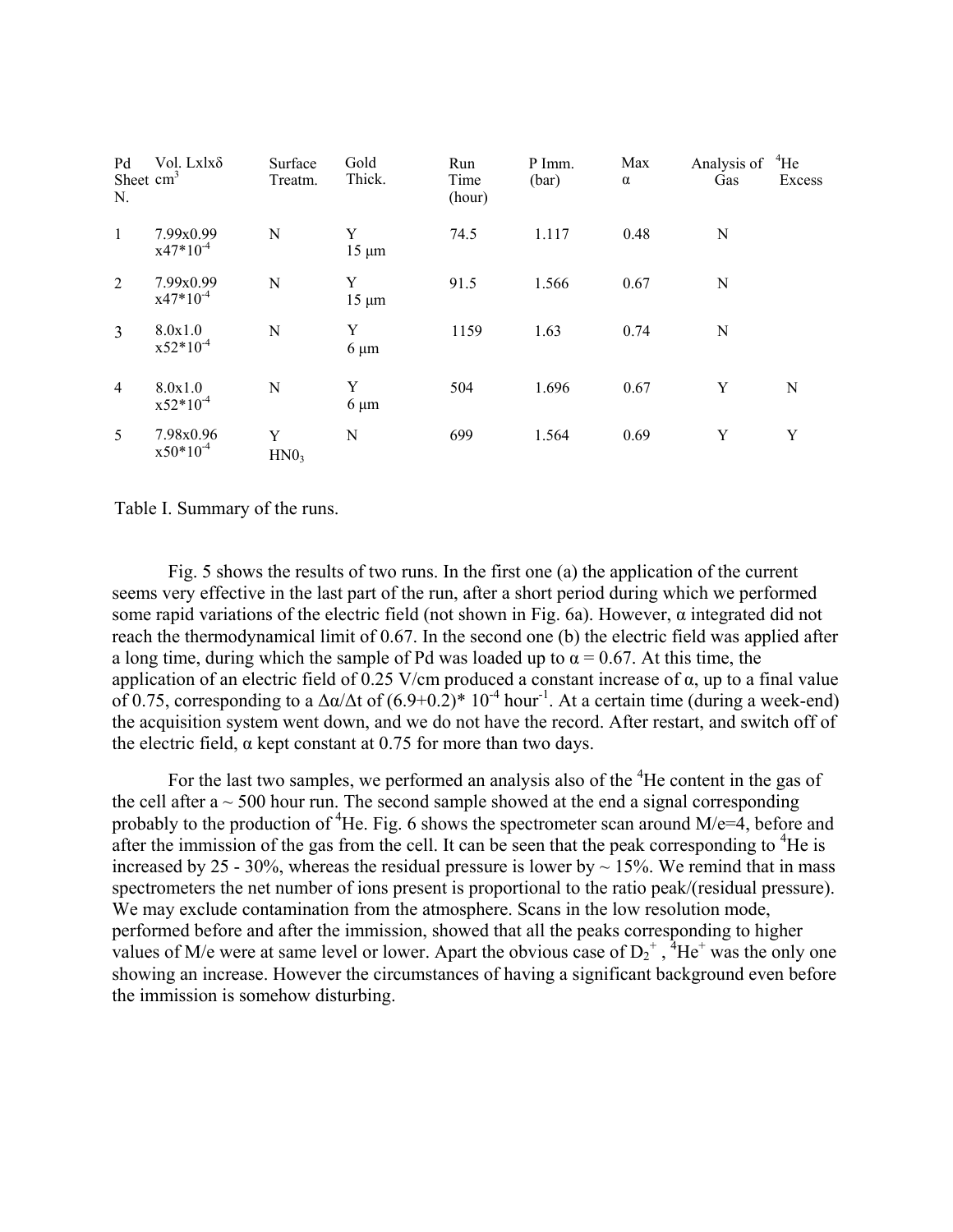

Fig. 5 : a - Measured values of  $\alpha$  (lower curve) and of the applied voltage (upper curve) as a functions of time.: b - Measured values of α beyond the thermodynamical limit a= 0.67 (lower curve) and applied voltage (upper curve) as a function of time.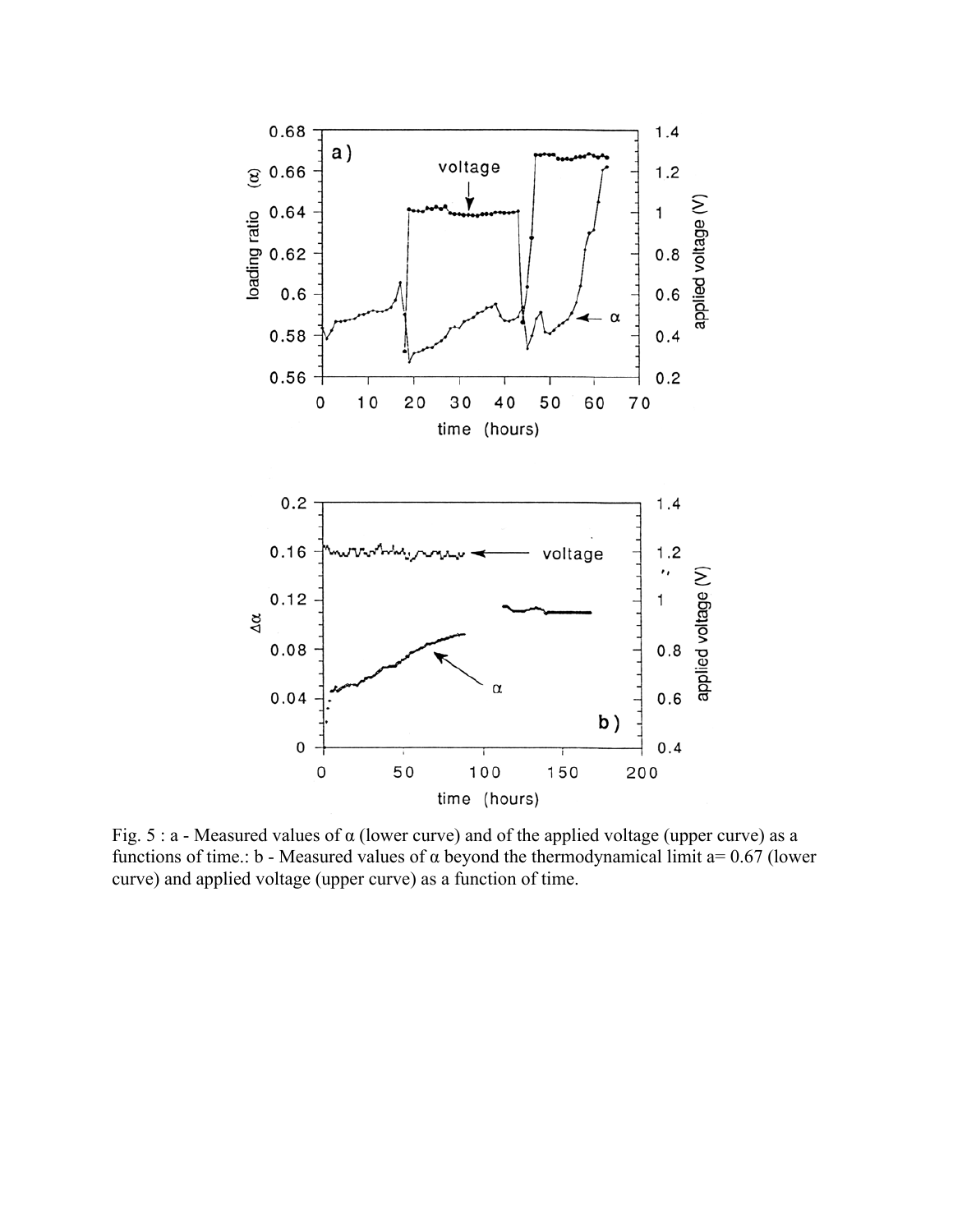

Fig. 6 - Spectrometer scan around M/e=4 before (a) and after (b) the analysis of the gas sample from the cell.

In the hypothesis that the 25% increase of the peak is real, it would correspond to  $\sim$ 3\*10<sup>10 4</sup>He atoms in the analysis volume of the Q-mass spectrometer and to 7.5\*10<sup>16 4</sup>He atoms in the total volume of the cell, in the very simplified hypothesis that the ratios of the partial pressure of <sup>4</sup>He to the total pressure in the cell volume and in analysis volume are the same.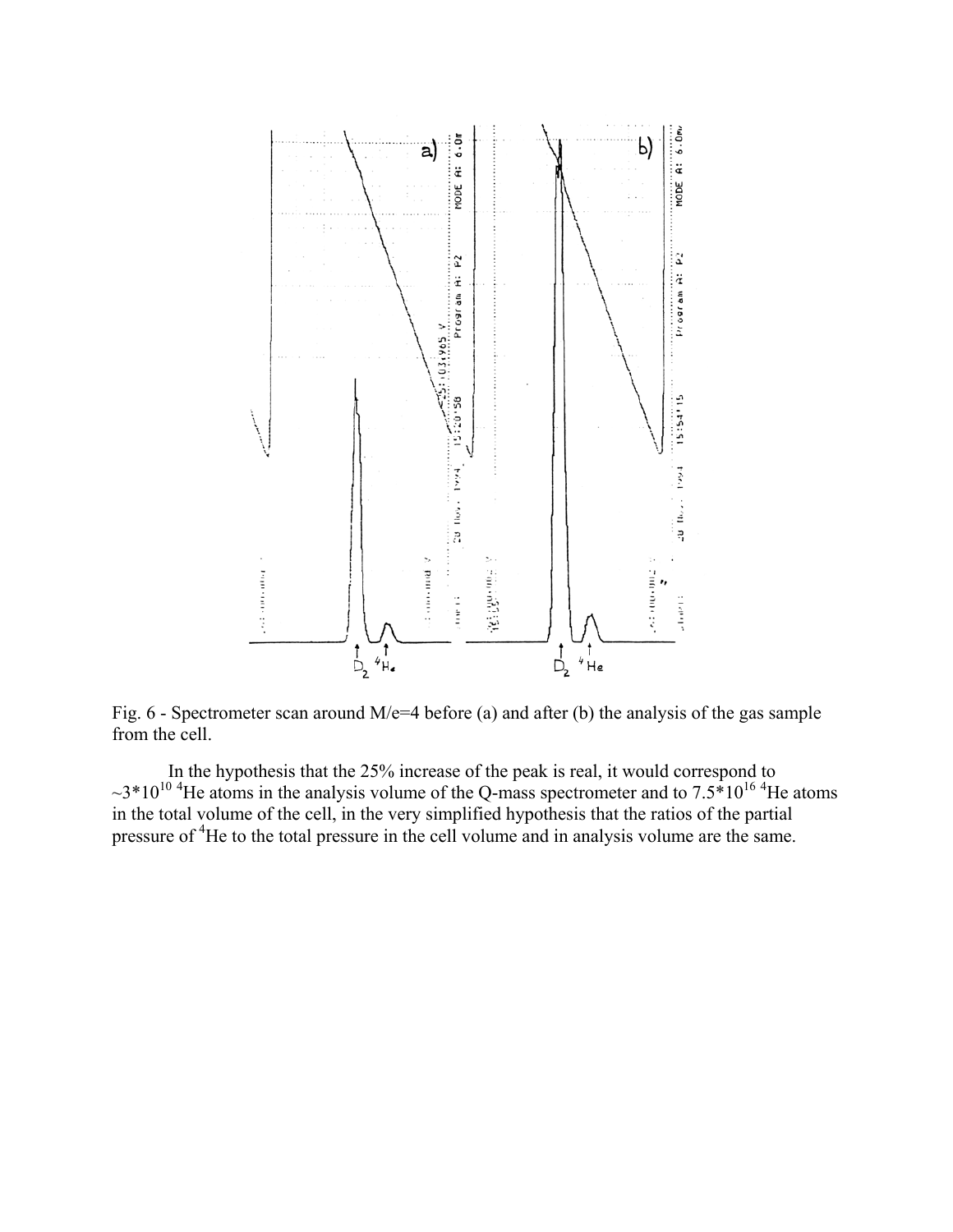The above number of the <sup>4</sup>He atoms must be considered as an upper value, since the effect of the different pumping rate of the TMP for different gases (even a few units) has not been taken into account. For this reason we have not quoted errors, and we will not do it in the following.

Converting the numbers of <sup>4</sup>He ions into power due to the reaction  $d+d \rightarrow 4He+23.8$ MeV, we obtain an average value of about 1 watt for three days, too weak to be signaled by an increase of temperature of the cooling water of the cell. The average specific power is 25 watt/cm<sup>3</sup>. However, since the profile of  $\alpha$  along the Pd sheet is expected to be peaked near the cathode, and we may quite reasonably expect that Cold Fusion occurs in regions with high  $\alpha$ , specific powers larger by at least one order of magnitude may be deduced.

The neutron spectrometer was active during these runs. No significant peak corresponding to 2.5 MeV neutrons was observed. The upper limit is 0.4 neutrons s<sup>-1</sup> gr<sup>-1</sup> at 1  $\sigma$ level. The ratio  ${}^{4}$ He/n is then larger than  $10^{12}$ .

We stress again that all the above considerations follow from the hypothesis that the observed increase of the <sup>4</sup>He peak is not an instrumental artifact, a possibility that looks remote but cannot be excluded.

### **4. Conclusions**

First round of runs of a novel Cold Fusion cell, with gas loading of  $D_2$  assisted by electromigration, looks very promising. The cell is directly coupled in vacuo to a high resolution Q-mass spectrometer. In one experiment production of <sup>4</sup>He was observed. Improvements on the cell design (higher pressure of the loading gas, control of the temperature at both ends of the Pd sheet) were performed and we intend to start a new series of runs, both with  $H_2$  and  $D_2$ , to confirm without doubts our observation.

# **Acknowledgments**

We acknowledge Dr. Eng. F. Lanfranco for his continuous encouragement.

### **References**

- 1. G. C. Bonazzola et al.,"A Large Area Neutron Detector Based on Double Scattering" *Nucl. Instr. Meth.,* A299, 25 (1990).
- 2. M. Agnello et al.,"Improvement of the TOFUS Apparatus", *The Science of Cold Fusion,* Conf. Proc. 33, 249, SIF, Bologna (1991).
- 3. F. Benotto et al.,"The Trigger of the TOFUS Detector", *IEEE Trans. Nucl. Sci.,*  39, 838 (1992).
- 4. M. Agnello et al.,"Performances of a Method of Reconstructing the Energy of Neutrons Detected by a Double Scattering Spectrometer", *IEEE Trans. Nucl. Sci.,*  39, 1270 (1992).
- 5. T. Bressani et al.,"Observation of 2.5 MeV Neutrons Emitted from a Titanium-Deuterium System", *Il Nuovo Cimento,* 104A, 1413 (1991).
- 6. E. Botta et al.,"Measurements of 2.5 MeV Neutron Emission form Ti/D and Pd/D Systems", *Il Nuovo Cimento,* 105A, 1663 (1992).
- 7. M. H. Miles et al.,"Heat and Helium Production in Cold Fusion Experiments", *The Science of Cold Fusion,* Conf. Proc. 33, 363, SIF, Bologna (1991).
- S. E. Yamaguchi and T. Nishioka."Direct Evidence for Nuclear reactions in Deuterated Palladium",